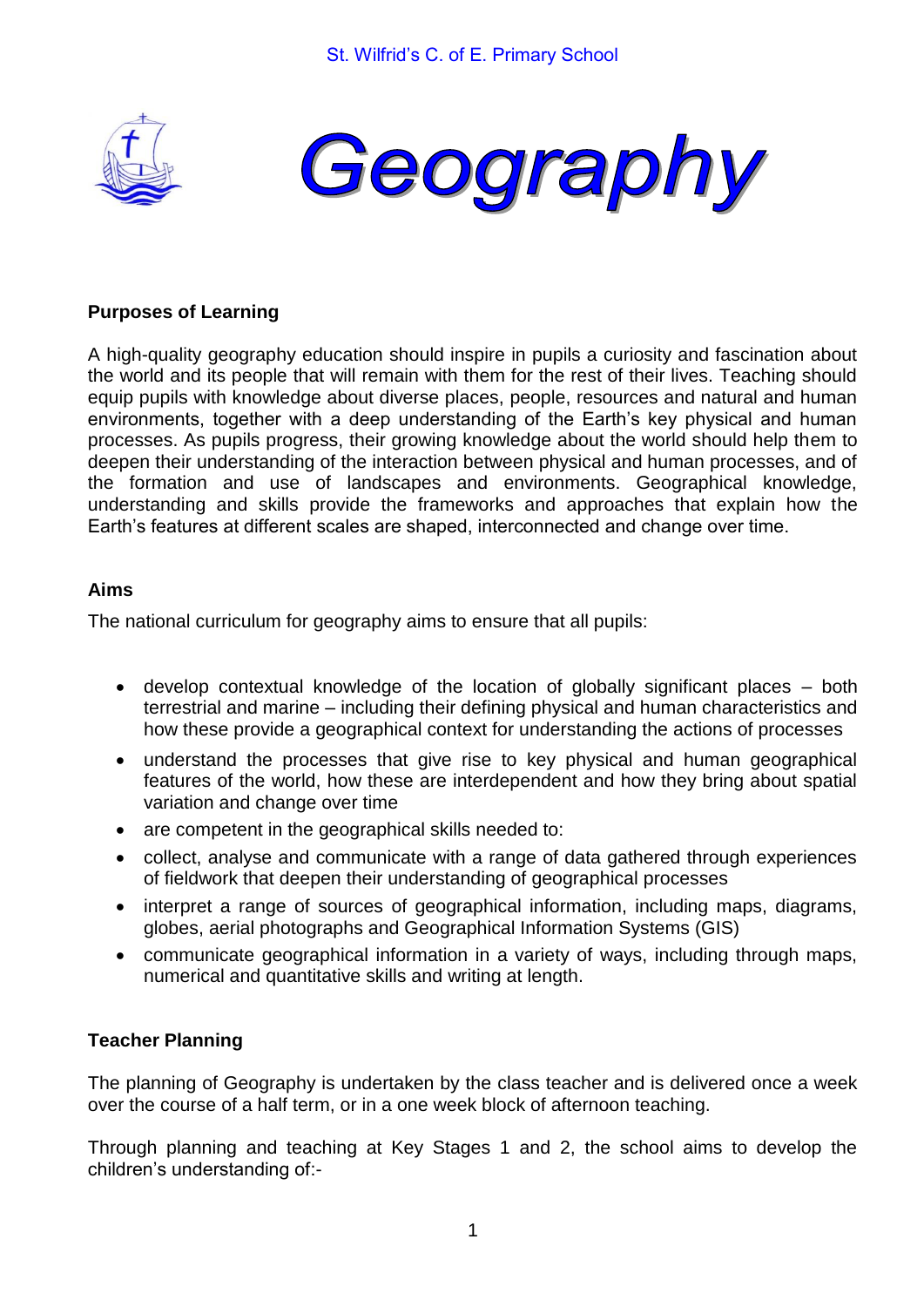- locational knowledge
- place knowledge
- human and physical geography
- geographical skills and fieldwork.

## **Classroom Delivery**

Geography is taught discretely but can be of a cross-curricular nature, linking it with other areas of the curriculum as appropriate. Whilst there are clear links with other subjects, it is recognised that geography has some specialist aspects and the school seeks to ensure that they are thoroughly taught.

Geography Education is experienced within the framework of the following:-

- Class based learning, delivering the details of the 2014 National Curriculum.
- Key stage 2 residential trips to Beaumanor Hall (Year 4) and Northumberland and Grinton (Years  $5 + 6$ ).
- Other organised visits as appropriate in Key Stages 1 and 2. (EG orienteering at Rufford Park).

#### **Resources**

Examples of the resources in school are:-

**Globes** The Children's Atlas **Compasses** Weather charts Maps Rain gauge **Thermometers** 

#### **Assessment and Recording**

Record sheets are kept by each class teacher, identifying whether each child is: *Working*  **Towards** (X), **Meeting** (-) or **Exceeding** () the curriculum objectives for their year group, along with any notes that are relevant to the child's understanding of that particular area of geography. Assessment is also carried out through the use of quizzes and on-going questioning. Children who show exceptional ability in geography are listed on the exceptionality sheet (Appendix A).

## **Evaluation**

The school evaluates geography by:-

- Obtaining evidence from children's books photocopies of work and photographs.
- staff meetings formal and informal
- staff consultations at the end of the school year
- On-going monitoring throughout the school year of work, marking and resources.